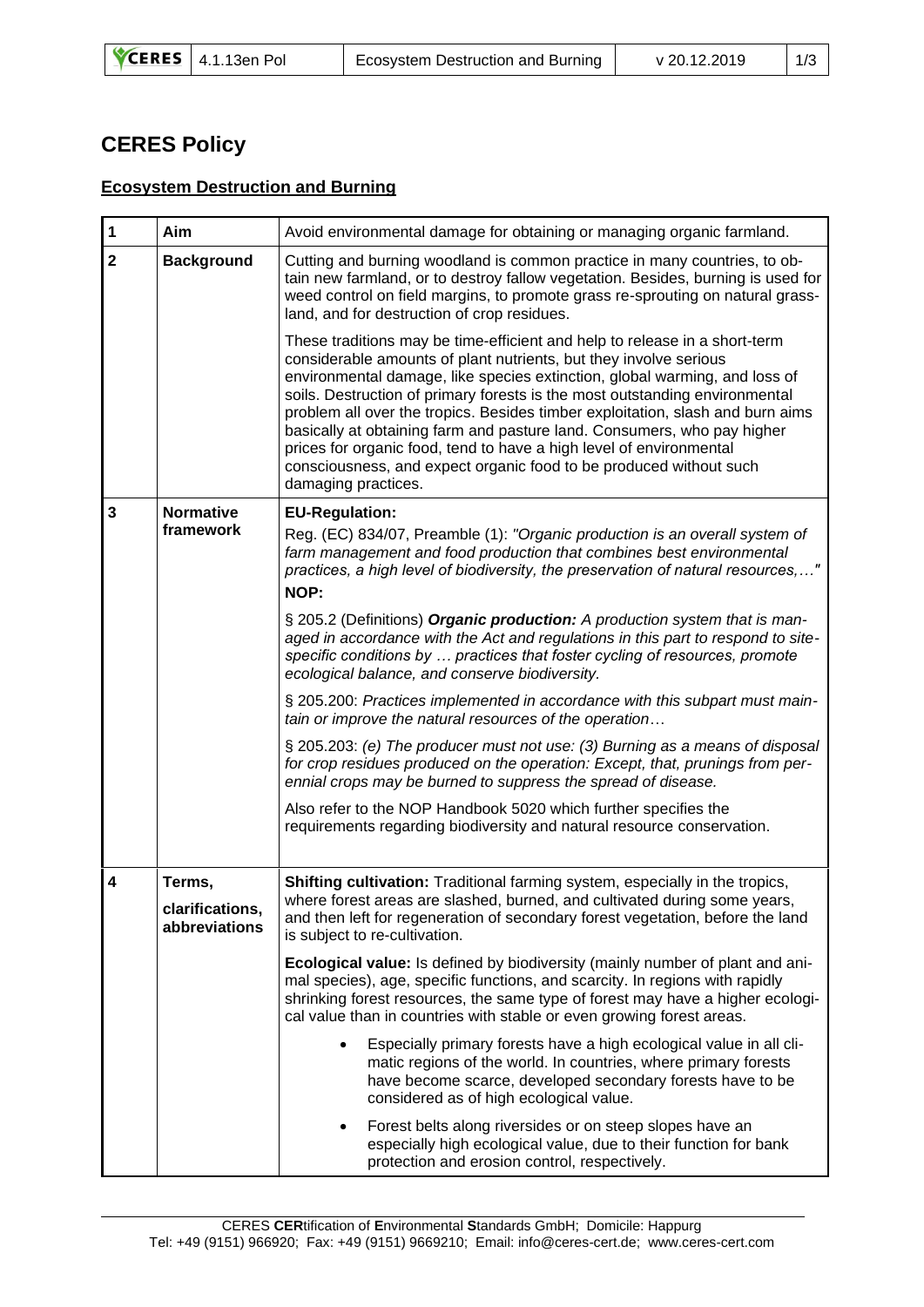|  | $\sqrt{\text{CERES}}$ 4.1.13en Pol | Ecosystem Destruction and Burning | v 20.12.2019 | 2/3 |
|--|------------------------------------|-----------------------------------|--------------|-----|
|--|------------------------------------|-----------------------------------|--------------|-----|

| 5<br>5.1 | <b>Policy</b><br><b>Shifting culti-</b><br>vation                             | The same is the case for diverse and developed hedgerows or<br>forest patches surrounded by farm or grassland, which prevent<br>wind erosion and function as important corridors for animals<br>between other habitats.<br>Sustainable: A system is sustainable, when it can be maintained in the same<br>form for a very long time. In the case of forestry, this means, e.g., that soil fer-<br>tility must be preserved or improved, and that the amount of extracted timber<br>must not exceed the biomass, which grows up in the same period.<br>Organic farming must be sustainable. Shifting cultivation may have been<br>sustainable in former times, when human populations were low. Under<br>current conditions, fallow periods, remaining forest areas and soil fertility in<br>shifting cultivation decrease constantly. Shifting cultivation is thus not<br>acceptable in organic farming. Fallow periods must be replaced by green<br>manuring ("intensive fallow"), and other forms of organic and mineral fer- |
|----------|-------------------------------------------------------------------------------|---------------------------------------------------------------------------------------------------------------------------------------------------------------------------------------------------------------------------------------------------------------------------------------------------------------------------------------------------------------------------------------------------------------------------------------------------------------------------------------------------------------------------------------------------------------------------------------------------------------------------------------------------------------------------------------------------------------------------------------------------------------------------------------------------------------------------------------------------------------------------------------------------------------------------------------------------------------------------------------------------------------------------------|
|          |                                                                               | tilisation accepted by organic standards.                                                                                                                                                                                                                                                                                                                                                                                                                                                                                                                                                                                                                                                                                                                                                                                                                                                                                                                                                                                       |
| 5.2      | <b>Cutting and</b><br>burning of<br>ecologically<br>valuable for-<br>ests     | Burning and cutting of forests with a high ecological value by organic<br>а.<br>farmers is not allowed, be it to obtain farm or grassland, or for other pur-<br>poses.                                                                                                                                                                                                                                                                                                                                                                                                                                                                                                                                                                                                                                                                                                                                                                                                                                                          |
|          |                                                                               | After logging and/or burning such forest areas, the land must undergo a<br>b.<br>three years conversion period, until organic certification can be achieved.                                                                                                                                                                                                                                                                                                                                                                                                                                                                                                                                                                                                                                                                                                                                                                                                                                                                    |
|          |                                                                               | Farmers, who have destroyed such forests, must reforest a similar area,<br>c.<br>using native tree species. They must take care of reforested plots during<br>at least five years. Loss of high numbers of trees due to a lack of care<br>during this period, may lead to suspension of certification or other<br>sanctions.                                                                                                                                                                                                                                                                                                                                                                                                                                                                                                                                                                                                                                                                                                    |
|          |                                                                               | d. Exceptions can be made in cases, where a combination of the following<br>factors is given:                                                                                                                                                                                                                                                                                                                                                                                                                                                                                                                                                                                                                                                                                                                                                                                                                                                                                                                                   |
|          |                                                                               | Logging is highly selective, leaving a very considerable number and<br>$\circ$<br>diversity of trees, e.g. as shade trees for low-input coffee, cocoa,<br>cardamom, or similar plantations;                                                                                                                                                                                                                                                                                                                                                                                                                                                                                                                                                                                                                                                                                                                                                                                                                                     |
|          |                                                                               | Smallholders are extremely scarce of land;<br>$\circ$                                                                                                                                                                                                                                                                                                                                                                                                                                                                                                                                                                                                                                                                                                                                                                                                                                                                                                                                                                           |
|          |                                                                               | Selective extraction of trees is part of a long-term and wide ecologi-<br>$\circ$<br>cal management plan, which must include considerable areas, that<br>remain untouched, or are reforested; commitment to such a plan<br>must be in a long term and sanctioned by internal or external au-<br>thorities; specialists in forestry or ecology must cooperate in working<br>out and supervising the implementation of these plans.                                                                                                                                                                                                                                                                                                                                                                                                                                                                                                                                                                                               |
|          |                                                                               | In case of disagreement concerning the ecological value of a given for-<br>е.<br>est, specialists must be consulted.                                                                                                                                                                                                                                                                                                                                                                                                                                                                                                                                                                                                                                                                                                                                                                                                                                                                                                            |
| 5.3      | <b>Cutting and</b><br>burning of<br>forests of<br>lower ecologi-<br>cal value | Secondary or fallow vegetation of lower ecological value can be cut to<br>a.<br>obtain farmland in areas, where sufficient other forest or similar re-<br>sources exist, provided that local authorities permit this practice.                                                                                                                                                                                                                                                                                                                                                                                                                                                                                                                                                                                                                                                                                                                                                                                                  |
|          |                                                                               | In case of burning of such vegetation, the respective plot has to undergo<br>b.<br>at least one year of (additional) transition. Exceptions can be made,<br>where smallholders have definitely no technical alternatives to burning,<br>like chainsaws and/or tractor ploughing.                                                                                                                                                                                                                                                                                                                                                                                                                                                                                                                                                                                                                                                                                                                                                |
| 5.4      | <b>Burning of</b><br>field margins<br>and crop resi-<br>dues                  | Field margins, weeds and crop residues must not be burned for other rea-<br>sons than avoiding the spread of plant diseases and pests. Time efficiency in<br>weed control is not sufficient as an argument for burning.                                                                                                                                                                                                                                                                                                                                                                                                                                                                                                                                                                                                                                                                                                                                                                                                         |